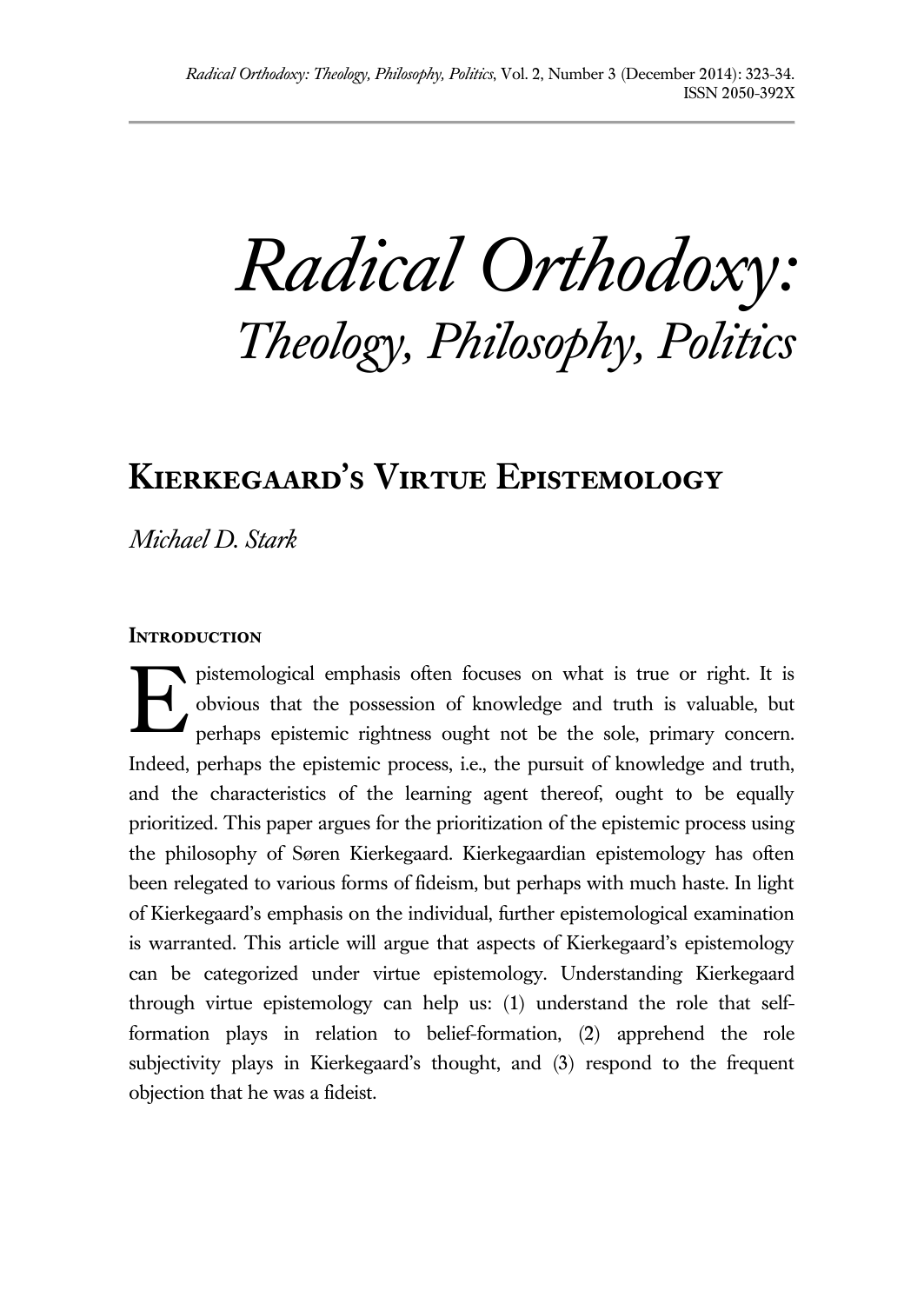## **Virtues & Kierkegaard**

Much of Kierkegaard's epistemological discussion surrounds selfhood and the activities and decisions which bring forth selfhood—virtues by which a person fulfills human potential.<sup>1</sup> This is, I believe, an appropriate connection with contemporary virtue epistemology. Adapting a definition from Robert C. Roberts, virtue epistemology is described as traits or values that a knowing agent possesses that constitute the agent's understanding and knowledge in relation to the self and its development.<sup>2</sup> Elsewhere, Roberts, working with W. Jay Wood, defines virtue as "acquired bases of excellent intellectual functioning."<sup>3</sup> That is to say, a virtue is not merely a properly functioning cognitive ability; rather, a virtue is an acquired and cultivated activity that facilitates human flourishing and selfdevelopment.

A Kierkegaardian virtue epistemology must be connected to individual life. That is, the virtues are directly related to the fulfilment of the existential components of humanity. Classical virtues fit the model, such as discernment, intellectual honesty, objectivity (unbiased), and truthfulness.<sup>4</sup> While the building of these virtues may correspond to human faculties, such traits are not *of* the faculties *per se*. 5 Properly functioning faculties do not alone comprise virtues. For example, one may possess healthy mental faculties only to use them for endeavors that bring forth harm instead of benefits. Consider, for example,

<sup>&</sup>lt;sup>1</sup> "Self" is a central component of Kierkegaard's philosophy. The self is essentially a relation to, and a consciousness of, itself. Each individual lives in a manner that continuously discovers the self and becomes more conscious of its own importance. The relation of self extends beyond self; it is a relation to God. In order to properly relate to God, one must authentically develop the self.

<sup>2</sup> Robert C. Roberts, "Kierkegaard's Virtue Epistemology: A Modest Initiative," in *Why Kierkegaard Matters: A Festschrift in Honor of Robert L. Perkins* (Macon, GA: Mercer University Press, 2010), 220.

<sup>3</sup> Robert C. Roberts & W. Jay Wood, *Intellectual Virtues: An Essay in Regulative Epistemology* (New York: Oxford University Press, 2007), 60.

<sup>&</sup>lt;sup>4</sup> This abbreviated list of epistemic virtues are similar to, yet categorically distinct from, the classical moral virtues (such as those endorsed by Aristotle and Aquinas). While the moral and epistemic categories are both necessary for aiding selfhood, they are, in fact, distinct. However, this paper will later address how the two are correlated when considering Genesis 22 with regard to Kierkegaard's religious stage of life.

<sup>5</sup> Roberts, "Kierkegaard's Virtue Epistemology," 220.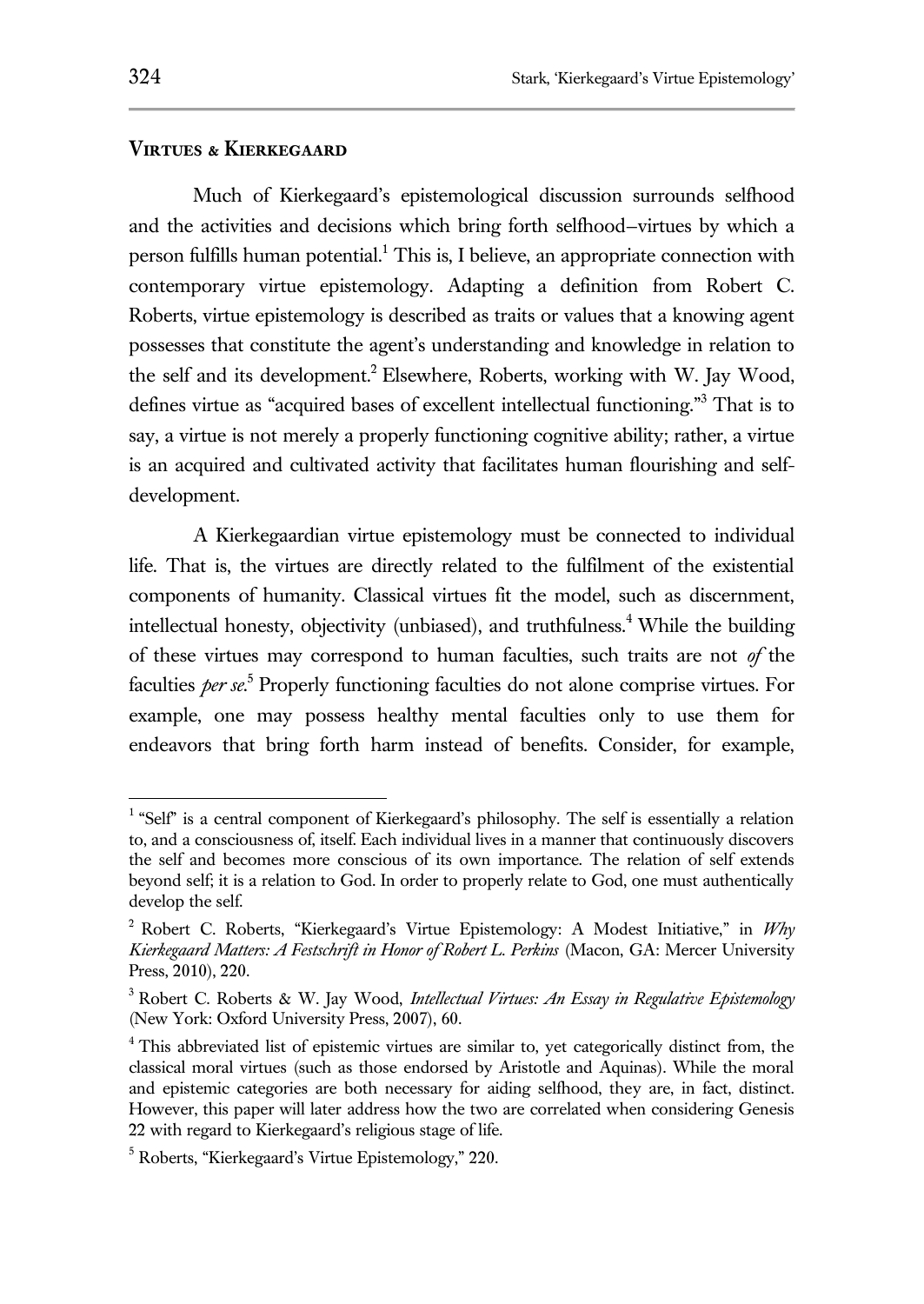Kierkegaard's response to Pastor Adolph Adler in *The Book on Adler*. In 1843 Adler wrote *Several Sermons*, which testified to a personal revelation Adler supposedly had from God. In short, Adler was chastised for the book and later suspended from the pastorate. What Kierkegaard saw as troubling was that Adler later recanted the revelation and subsequently considered his book the work of genius. *The Book on Adler* is Kierkegaard's response, not so much a critique of Adler's content as it was of Adler as an author himself. When Kierkegaard writes of a discourse shared with Adler, Adler is prompted to give explanations for his original claim and its redaction. Kierkegaard writes that Adler's response was not truthful. In fact, Kierkegaard says that Adler's "best answer can be regarded as an evasion."<sup>6</sup> Kierkegaard went to great measures not to condemn the former pastor; he tried instead to ascertain the situation Adler found himself in. Debate is had over the mental awareness of Adler during this period, but assuming his intellectual faculties were functioning adequately, his resistance to direct answers and truth escapes the role of the virtuous knower and learner that Adler was claiming to be. Someone with profound insight ought instead to speak directly and authoritatively about one's own authorship and the criticism it may elicit.

With this brief examination, then, it can be said that virtuous traits must lead to human flourishing and excellence, and the cultivation of selfhood. With this understanding, Kierkegaardian categories will also be added to the list normal epistemic virtues (such as intellectual honesty, humility, discernment, truthfulness, etc.), with special attention being paid to subjectivity, faith, and recognized epistemic uncertainty. For Kierkegaard, focusing on the subjective is connected to fulfilling one's life. As Climacus writes,

> To become subjective should be the highest task assigned to every human being, just as the highest reward, an eternal happiness, exists only for the subjective person or, more correctly, comes into existence for the one who becomes subjective.<sup>7</sup>

<sup>6</sup> Søren Kierkegaard, *The Book on Adler*, trans. Howard V. Hong and Edna H. Hong (Princeton, NJ: Princeton University Press,1998), 56.

<sup>7</sup> Søren Kierkegaard, *Concluding Unscientific Postscript*, trans. Howard V. Hong and Edna H. Hong (Princeton, NJ: Princeton University Press, 1992), 163.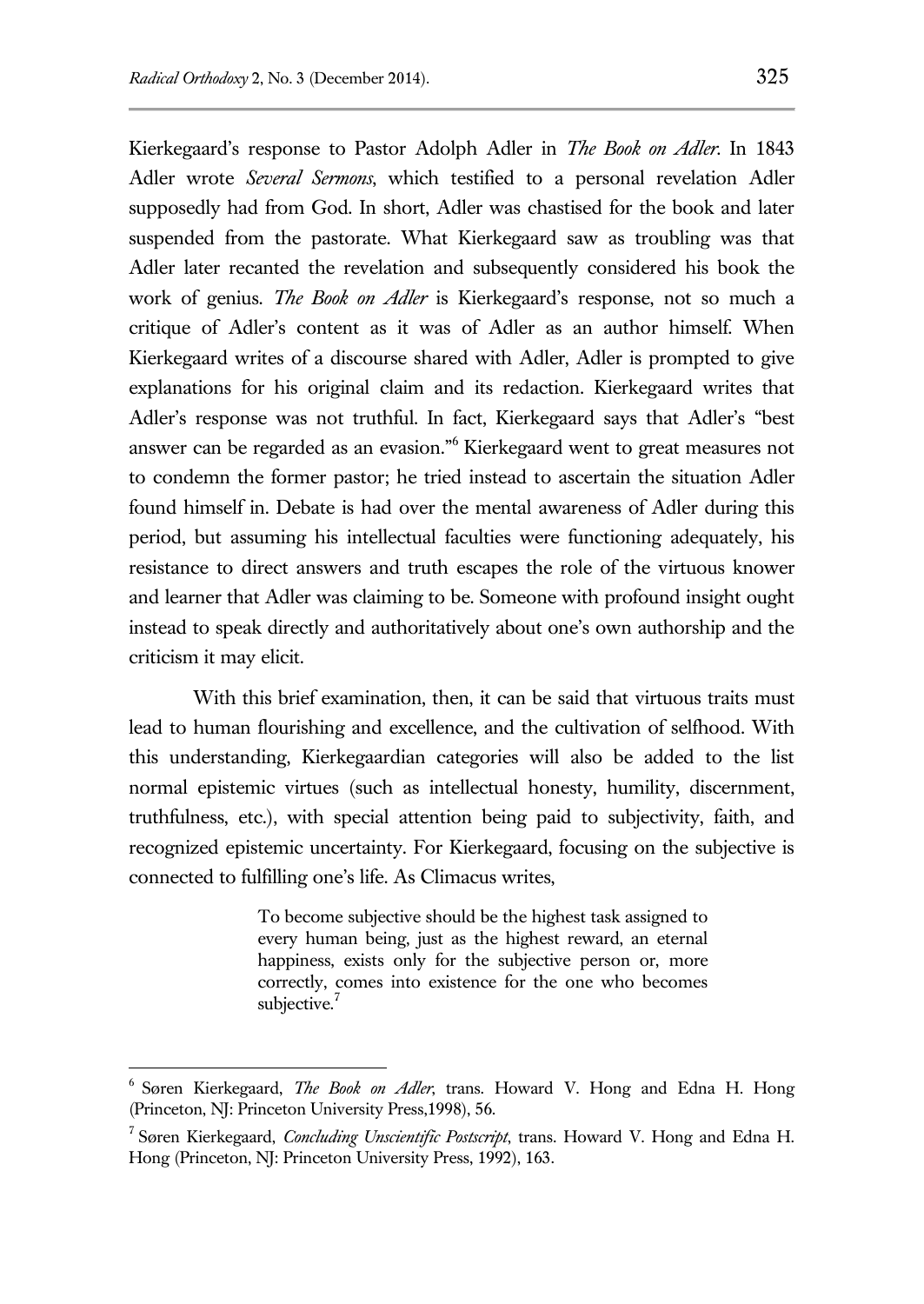#### **The Value of Subjectvity**

Kierkegaard's concern is with the individual, namely the individual's understanding of human condition and the transcending of this condition in relation to God. $8$  This transcending is a double movement away from depravity and toward development with God. Yet, this may come in a variety of manners, depending on the person.

While it is true that Kierkegaard thinks subjectivity brings forth religious truth, it would not follow that Kierkegaard is some radical subjectivist or denied the ability to ascertain objective truth. It would be more appropriate to say that Kierkegaard's view is that that objective inquiry cannot alone lead to Christian truth. In *Concluding Unscientific Postscript*, Kierkegaard's pseudonym Johannes Climacus focuses attention on an objectivity void of subjective interests.<sup>9</sup> Objectivity is said to be unemotional, disinterested evaluation. To possess knowledge of this kind is to merely know, to know without appropriating this knowledge and truth through practical implementation or recognize one's existential passions, which Climacus (and Kierkegaard) thinks is necessary to Christianity. Objectivity also has the tendency to abstract one's individual traits (emotions, desires, etc.) in favor of some knowledge that would otherwise be distorted without abstraction. Climacus writes that "the question about what Christianity is must not be confused with the objective question about the truth

<sup>8</sup> Robert Delfino has raised an objection surrounding the inclusion of God. Delfino "doubts [Kierkegaardian virtue epistemology] will hold much attraction for agnostics and non-theists." I do, however, respectfully disagree on two fronts. First, I do not believe that Kierkegaard must be a Christian to adopt a virtue epistemology, though I believe that his religious convictions strengthen the claim. That is, one need not be a theist to accept the premises and conclusion of this paper. One may object to theism while still accepting this interpretation of Kierkegaard. Second, I believe that any belief structure can fit Kierkegaard's understanding of virtue epistemology. For example, if Kierkegaard were an atheist or adherent to another religion, this strand of virtue epistemology would only need be modified to account for proper selfhood under those alternative convictions. Quotes taken from a written and verbal commentary by Robert A. Delfino, "Commentary on Michael Stark's Virtuous Self: A Kierkegaardian Virtue Epistemology" as presented at the Long Island Philosophical Society Conference, May 4, 2013.

<sup>9</sup> Adapted from C. Stephen Evans, *Faith Beyond Reason: A Kierkegaardian Account* (Grand Rapids: Eerdmans, 1998), 107. In this paper I will refer to Kierkegaard's pseudonyms and take the pseudonynms seriously. However, it is my goal to show elements of virtue throughout the Kierkegaardian corpus and thus I will make references to various pseudonyms, and Kierkegaard himself, for support.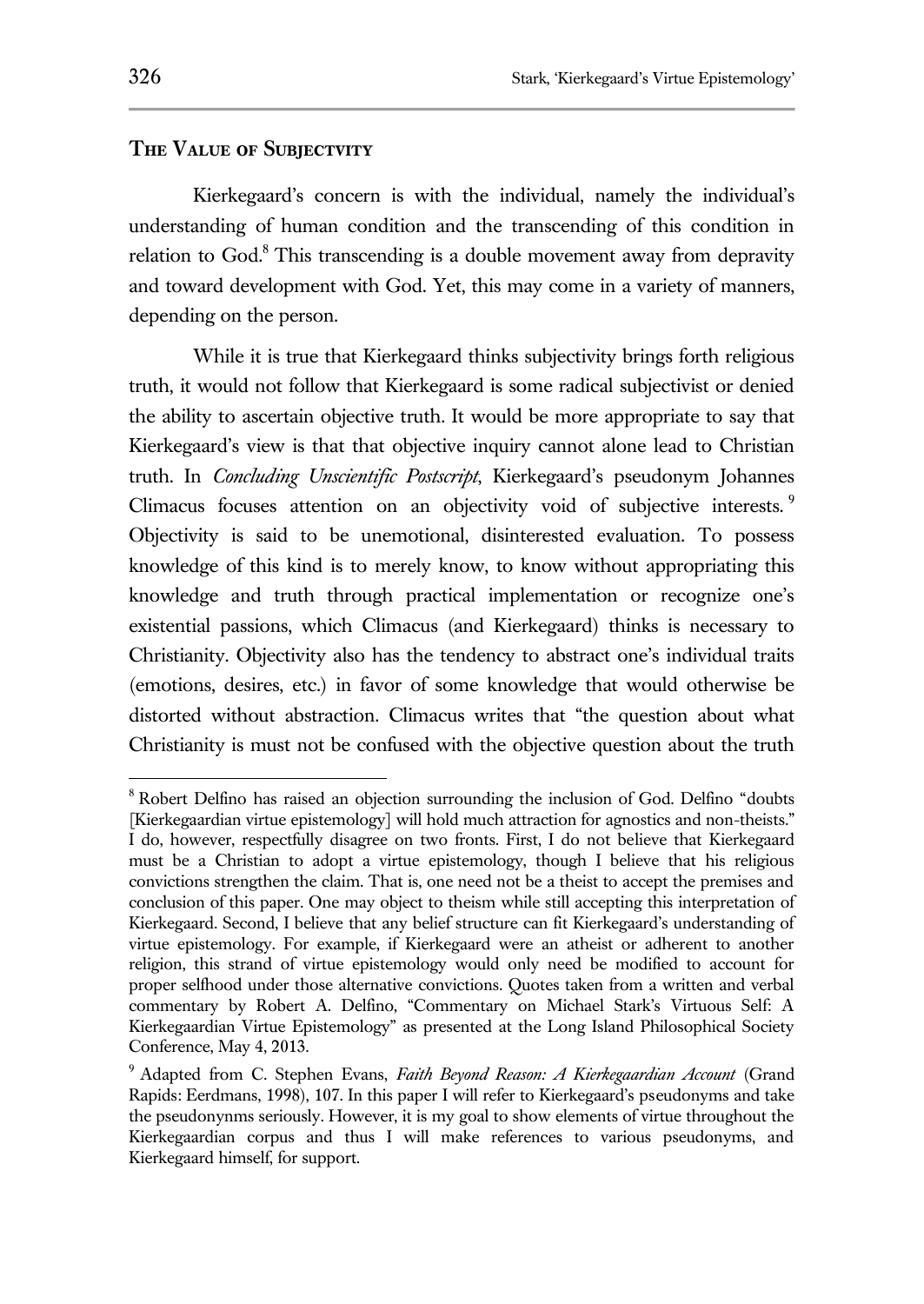of Christianity." <sup>10</sup> At this critical juncture, Climacus postulates that what something is may be distinct from its lived-out-truthfulness. The ascertaining of truth and the ascent to belief in the cognitive sense is merely one step of a twofold process of possessing truth. The second step, the subjective one, is putting cognitive truth into action. This is especially true for Christianity. Christian truth cannot be known merely through objective understanding that is distinct from subjective living. One can know the truth-claims Christianity makes regardless of whether one believes it to be true or not; furthermore, one can believe Christianity to be true but stop short of living Christianly. For truthfulness to be expressed, it must cohere to subjectivity. That is to say, truth must be appropriated into each subjective individual life.<sup>11</sup> Kierkegaard states that belief is actually better understood as an existence—one that involves a relation between an individual and God, thereby breaking down the notion that Christianity is just something that must be believed without appropriated living.

Kierkegaard writes that "the only fundamental basis for understanding is that one himself becomes what he understands and one understands only in proportion to becoming himself that which he understands."<sup>12</sup> The pursuit of understanding is the activity by which one makes decisions. Kierkegaard directly asserts that subjectivity is both personal and active, saying that "the essential thing about subjectivity is that in resolution and decision of choice one takes a risk."<sup>13</sup> M. G. Piety articulates further, saying "Kierkegaard maintains that we have an essential interest ... in choosing the proper interpretation of existence. Our eternal blessedness ... is ultimately dependent on this choice."<sup>14</sup> Choices are

<sup>10</sup> Kierkegaard, *CUP*, 371.

<sup>&</sup>lt;sup>11</sup> Note that objective knowledge is not denied. Rather, its importance is diminished without an individual assenting and relating to knowledge in a subjective manner. For example, take the proposition "murder is wrong" as objective moral knowledge. What purpose would such a proposition contain apart from individuals who comply or deviate from its nature? The objectivity here is not disputed, but its *telos* lacks minus subjective interaction.

<sup>12</sup> Søren Kierkegaard's *Journals and Papers*, vol. II, 2299. Ed. and trans. Howard V. Hong and Edna H. Hong (Princeton: Princeton University Press, 1970). Subsequent footnotes from Kierkegaard's journals and papers will take the shortened citation version.

<sup>13</sup> *JP* IV 4537.

<sup>14</sup> Marilyn Gaye Piety, "Kierkegaard on Rationality," in *Kierkegaard After MacIntyre: Essays on Freedom, Narrative, and Virtue*, ed. John J. Davenport and Anthony Rudd (Chicago: Open Court, 2001), 65.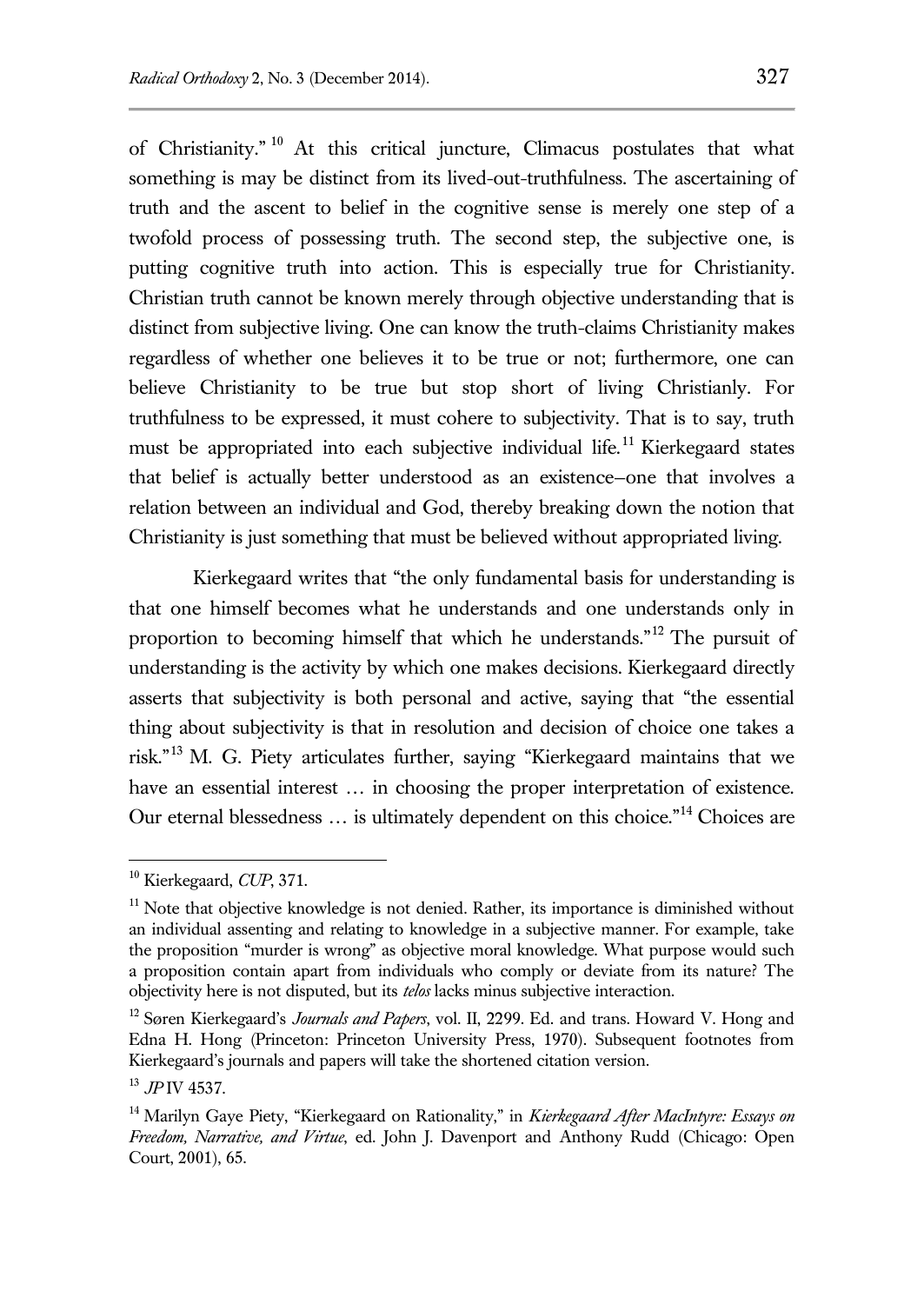contingent on a variety of factors, and objective reasoning has a pivotal role. However, it would be hasty to assert that objective reasoning is the only factor with regard to choices and belief. As Kierkegaard makes so evident, choice is "interested" and related to the passions. Passions, as they are here connected with choice and belief, are connected to the epistemic virtues. Inasmuch as passions are pruned and refined through life, the epistemic virtues likewise undergo continuous refinement in order foster a higher quality of intellectual living and personal development to inform beliefs and choices.

Whereas the epistemic virtues are objective by nature, different persons will experience and direct the will towards the objective in their own individual, subjective manners. Objective truth remains valued, but the mere possession of truth lacks significance if it does not affect the subjective individual in some manner. A subjective interest in a truth-claim, especially religious truth, plays a pivotal role in choice and decision-making. It is for this reason that Kierkegaard objects that Christianity is merely a set of doctrines that must be believed in— Christianity is to be existed in. Doctrine can only take human reason so far. Where it leaves off, the issue becomes an object of faith.

Louis Pojman correctly notes that Kierkegaard claims that propositions such as "God exists" are "objects of belief which affect one's inner being."<sup>15</sup> Subjectivity, in Kierkegaard's sense, is always intentional—a willed movement toward an object.<sup>16</sup> Pojman limits his discussion to the subjective pursuit of understanding. However, Kierkegaard's embrace of subjectivity is not only for this pursuit. Through understanding, one develops better intellectual functions and develops capacities not previously held. For what purpose would there be in knowing *of* love without then *experiencing love*? A knowledge of love without an experience of love would separate love from passion, a separation of love from its essence.<sup>17</sup> Yet through an understanding of what love is in the objective sense

<sup>15</sup> Louis P. Pojman, *The Logic of Subjectivity: Kierkegaard's Philosophy of Religion* (Tuscaloosa, AL: University of Alabama Press, 1984), 56.

<sup>&</sup>lt;sup>16</sup> This does not exclude mental activity.

<sup>17</sup> This is perhaps most evident in the Kierkegaardian corpus in *Repetition*. In that text, the pseudonym Constantin Constantius dialogs with an anonymous young man regarding the young man's engagement. They discuss love—Constantius from an objective perspective that yields unfavorable results for the young man. The concluding discourse is written with passion, as the young man rediscovers his passions, his subjective features, which made him a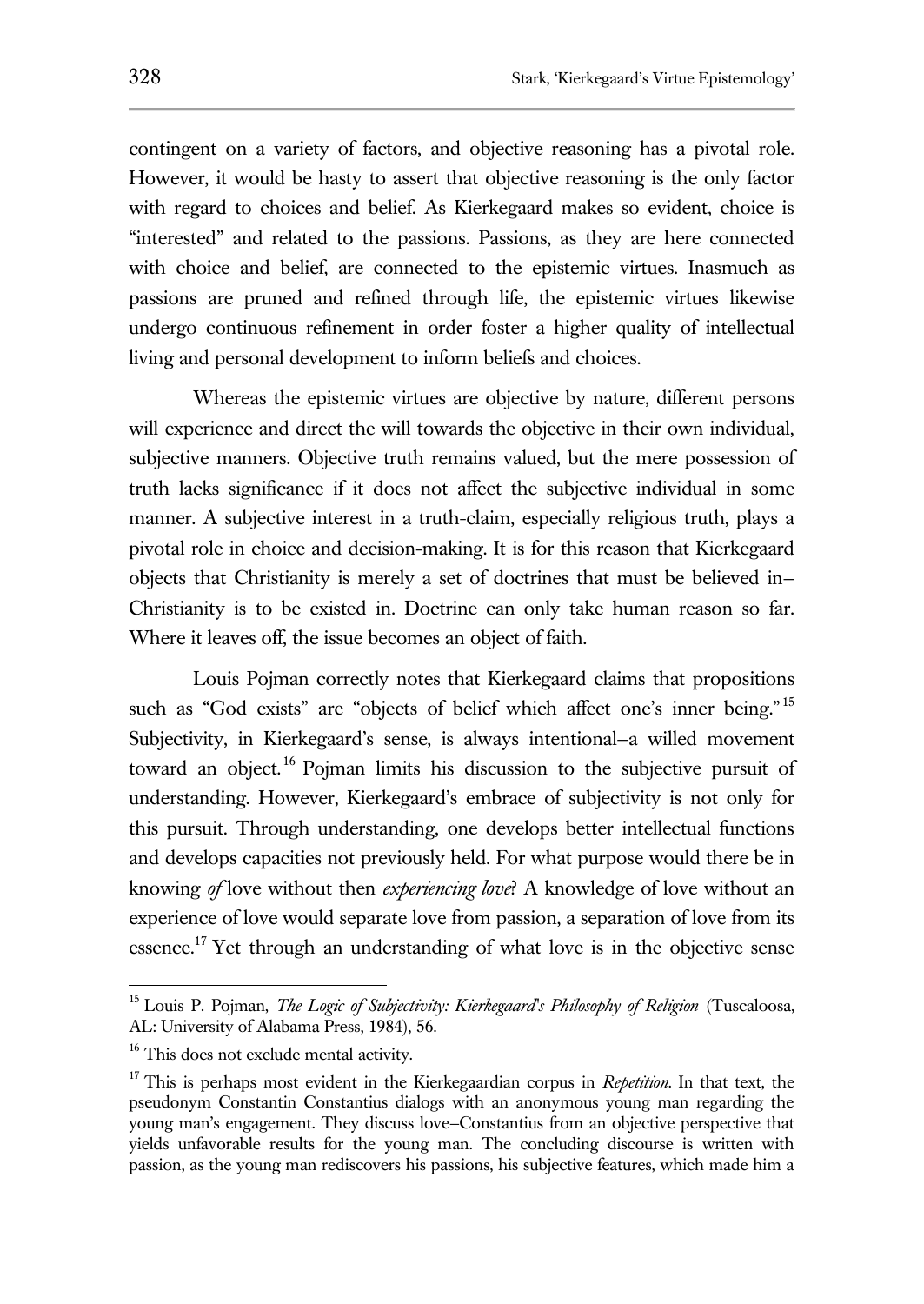one builds a subjective interaction with the object. A subjective interpretation of the objective is then transmuted into action. An act of knowing ought to propel the individual into reflection about, and action in, one's life. As Climacus writes, "Essential knowing is related to the knower, who is essentially an existing person, and all essential knowing is therefore essentially related to existence and to existing."<sup>18</sup> Knowing is subjective, and its function in subjectivity grows one in relation to oneself.

Parsing this further, take the proposition "God is love." To understand this utterance, one must come to an understanding of three conditions: (1) an understanding (but not belief) of what (or who) God is, (2) an understanding of the characteristics of love shared between two subjects (forgiveness, kindness, etc.), and (3), the embodiment of love by God. In the learning of these, a volitional appropriation is undertaken. Two people might attempt to properly understand these objective propositions only to subjectively appropriate them differently. Each person experiences something unique. As Sylvia Walsh writes, knowing God "is 'a voyage of discovery' in which one comes to know God through an 'inland journey' into oneself."<sup>19</sup> Thus, each individual undertakes a subjective interpretation and volitionally puts it into action in a similar, yet nonidentical, manner. Each journey is individual-specific insofar as each life comprises a unique set of experiences, emotions, and passions which relate to God.

The preceding exposition might read as epistemological subjectivism, the skeptical view of objective knowledge and its possession. It would be a mistake to read Kierkegaard this way. There is a stark, fundamental distinction between epistemic subjectivism and the *value* of subjectivity. Whereas subjectivism may deny, or attempt to eradicate, any value of objective knowledge, the virtue and value of subjectivity affixes personal desires, characteristics, and traits to objective knowledge.

captivating individual. See Søren Kierkegaard, *Fear and Trembling & Repetition*, ed. Howard V. Hong and Edna H. Hong, trans. Howard V. Hong and Edna H. Hong (Princeton, NJ: Princeton University Press, 1983); *Repetition* is pp. 125-330.

<sup>18</sup> Kierkegaard, *CUP*, 197-98.

<sup>19</sup> Sylvia Walsh, *Kierkegaard: Thinking Christianly in an Existential Mode* (New York: Oxford University Press, 2009), 51.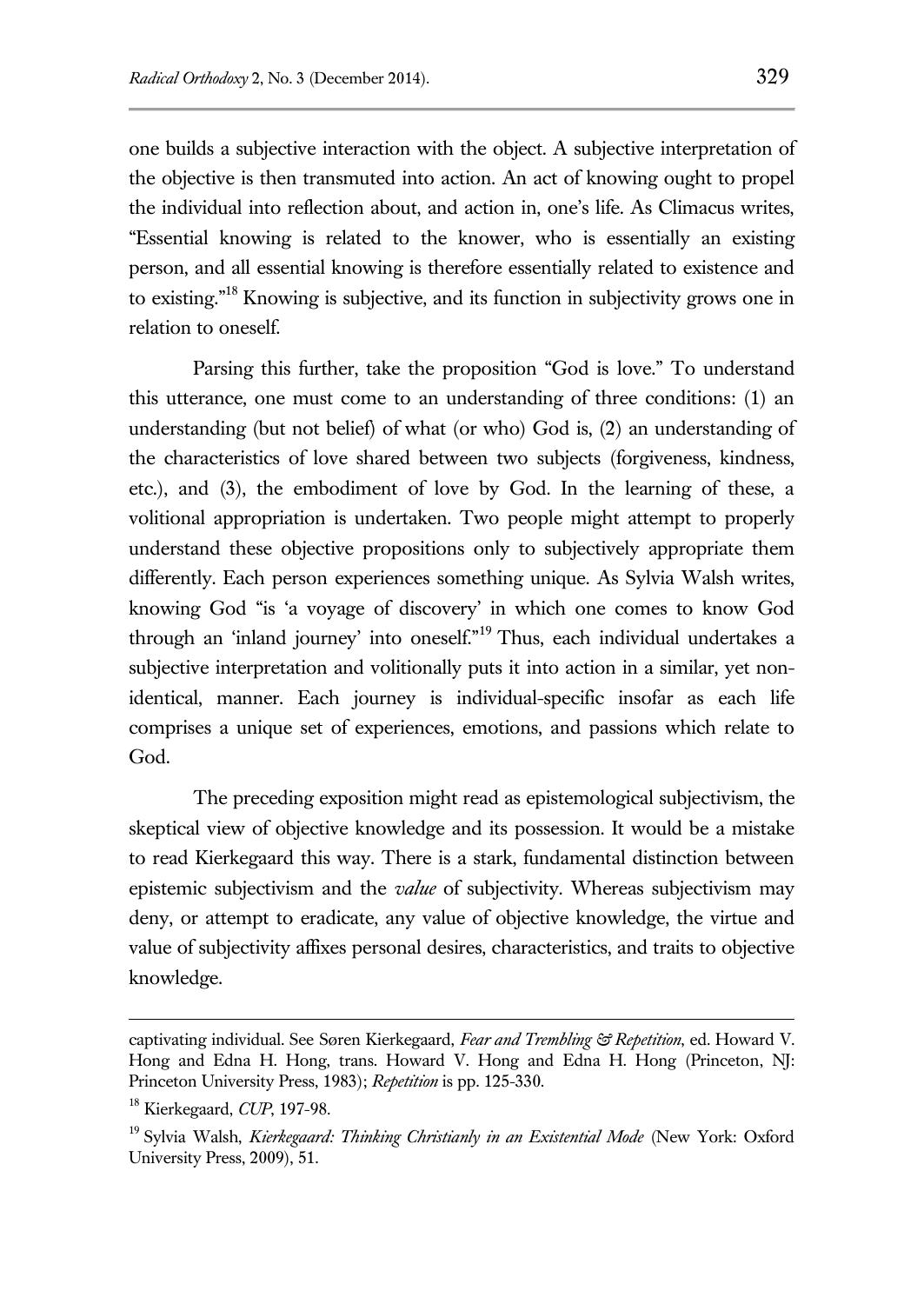# **The Virtuous Self**

Climacus examines the question regarding the possibility of completing the becoming self. He writes,

> …when time itself is the task, it becomes a defect to finish ahead of time. Suppose a person is given the task of entertaining himself for one day and by noon is already finished with the entertainment—then his speed would indeed be of no merit. So it is also when life is the task. To be finished with life before life is finished with one is not to finish the task at all. $^{20}$

The developing self is a fundamental and primary value of life. There is no allotment of time in which the self's task of developing is finished prior to death, which is the finality of the self's development. The value in this epistemic good rests in Kierkegaard's plea that one be active, even until the point of death. There is for the self no temporal completeness, and thus the goal of the self never changes: it must become.

## **On Beliefs, Faith, & Uncertainty**

Many operate under the assumption that Kierkegaard was an irresponsible fideist.<sup>21</sup> This claim will be addressed later, but Kierkegaard's "leap" into religious faith is connected with his analysis of belief formation. Of pertinent concern is whether or not beliefs are volitional. Climacus calls into question not only the certainty of personal beliefs, but also the objectivity by which some beliefs are founded. In Christianity, the basis of faith has several components, one of which is its set of historical claims. Yet, historical claims are not objective in the sense many theologians assert. History is an "approximation" and therefore not conclusively sufficient to base one's beliefs on.  $22$  By approximation,

<sup>20</sup> Kierkegaard, *CUP*, 164.

 $21$  Here I am following Alvin Plantinga's definition of fideism as "exclusive or basic reliance upon faith alone." See Alvin Plantinga, "Reason and Belief in God," in *Faith and Rationality: Reason and Belief in God*, ed. Alvin Plantinga & Nicholas Wolterstorff (Notre Dame, IN: University of Notre Dame Press, 1983), 89.

<sup>22</sup> Kierkegaard, *CUP*, 23.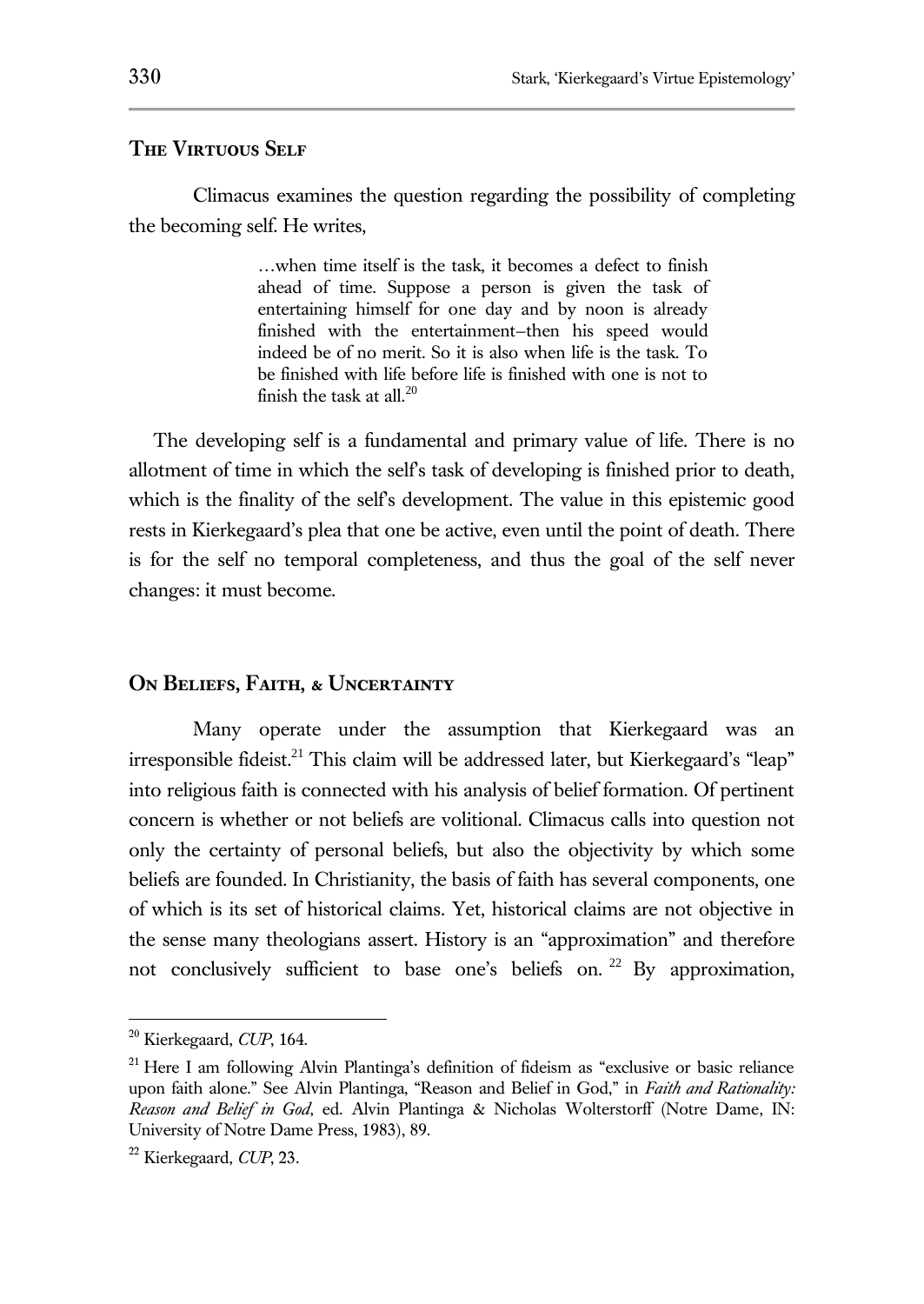Kierkegaard means that no record of history is without some error, and thus cannot be indubitably trusted, especially in matters related to "eternal truth," issues of lasting importance. There are bound to be errors in historical reports. When related to passionate interest, no error is small enough to avoid being worrisome, as even a small error could be a barrier between the individual and eternal truth. $^{23}$ 

With this understanding of historical claims, the individual begins the speculative journey in search of truth. In this search the individual discards any approximations previously acquired. Truth is not approximated as in objectivity, but rather appropriated in subjectivity. The individual must leap into belief with passionate action. The highest capacity for approximated historical truths (and all speculative doctrine) is also the limit of human reason. Human reason is limited, and thus cannot possess any perfect knowledge, despite how close doctrine may get us to the objective understanding. At this juncture, an object of belief ceases to be a category of reason, but rather a category of faith.

Climacus frustrates his reader by stating that the speculative leads to an answer of "mystification."<sup>24</sup> Speculation will not allow one to arrive at a certainty through which one can claim to have discovered the eternal truth. Yet speculation is what motivates the individual toward faith. The focus is on the hopeful conclusion: reaching eternal truth. Climacus wants the individual to *choose* to believe—thus indicating a direct connection between one's volition and personal belief. As Alastair Hannay comments,

> The uncertainty confronting faith, and which faith must overcome, is whether the theological interpretation is *ever* the right one. Its being the right one is precisely what, in the absence of any evidence *at all* that historical phenomena, or nature itself, are manifestations of divinity, he must choose to believe. This, then, is the uncertainty of which Kierkegaard speaks and of which he goes on to say that, in faith, it is embraced. $25$

<sup>&</sup>lt;sup>23</sup> Robert Merrihew Adams, "Kierkegaard's Arguments Against Objective Reasoning in Religion," in *Philosophy of Religion*, ed. Louis P. Pojman (Belmont, CA: Wadsworth Publishing Company, 1998), 425.

 $24$  Ibid., 55.

<sup>25</sup> Alastair Hannay, *Kierkegaard* (Boston, MA: Routledge & Kegan Paul, 1982), 125.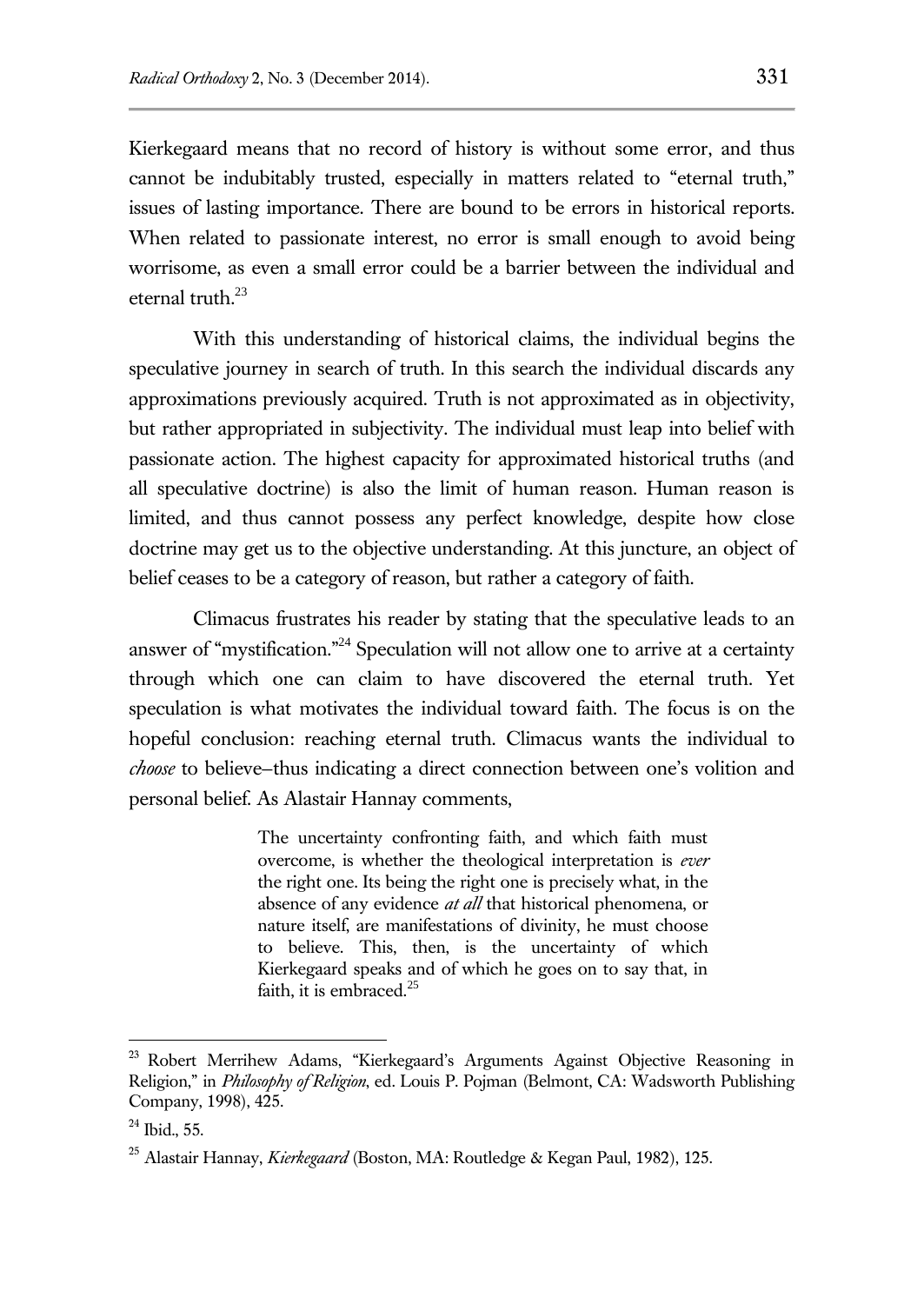Belief in eternal truth is based on the arrival of uncertainty. While this will likely leave some in angst, it may be Kierkegaard's hope. Anxiety is a psychological state in which one realizes the gravity of beliefs (and actions). It is at this juncture that one "leaps" into one belief over another. The leap rests not on mere non-rationality, but on the truths and beliefs one has available. Here, the individual gains a higher level of certainty by the appropriation of truth in faith.. The foundation of faith is objective uncertainty. Its result is a more certain subjectivity.<sup>26</sup> Truth is in the subjective; it is the action of belief.<sup>27</sup>

Historical approximations lack the certainty that one may desire, yet they serve as evidence by which one can, to a certain degree, make a rational leap into belief. Anxiety itself is an epistemic virtue (as it places the individual at a point of decision-making), but it leads to a correlative one: the love of knowledge. The lover of knowledge "wants his beliefs to be true, and to be adequately supported, in whatever way of supporting is appropriate to his particular belief in its particular circumstance.<sup>"28</sup> If this analysis is accepted, two conclusions can be drawn: (1) the quest of knowledge and belief, although resulting in some degree of uncertainty, is virtuous, as it requires the individual to examine one's epistemic conditioning, and (2) Kierkegaard cannot be rightly classified as an irresponsible fideist. Faith is not a mere irrational curvet into belief. Rather, the foundation of faith is entrance into uncertainty while simultaneously based upon the reasoning and evidence of the approximated historical claims. If the leap operates in this function, the movement is an epistemic virtue that directs one to the subjective building of the self. The leap of faith is one that places faith not *against* reason, but *beyond* reason. Nowhere in Kierkegaard's writings, pseudonymous or otherwise, is there evidence for a repudiation of reason. Agreeing with the likes of St. Thomas Aquinas,

<sup>&</sup>lt;sup>26</sup> In his admiration of Socrates, Kierkegaard employs the historical figure in an account of uncertainty with regard to subjectivity and objectivity. The Socratic discussion surrounds *if* there is immortality after death. Kierkegaard determines that Socrates' uncertainty helped Socrates' personal development and acceptance of his death sentence. Kierkegaard writes, "on this *if* [Socrates] risks his entire life." This risk is subjective, as the "proofs" for an immortal soul (read: objectivity) are "dead to spirit and enthusiasm" and prove some abstract notion that lacks passion. See *CUP*, 201.

<sup>&</sup>lt;sup>27</sup> As Climacus writes, "If I am able to apprehend God objectively, I do not have faith; but because I cannot do this, I must have faith." See *CUP*, 204.

<sup>28</sup> Roberts & Wood, *Intellectual Virtues*, 156.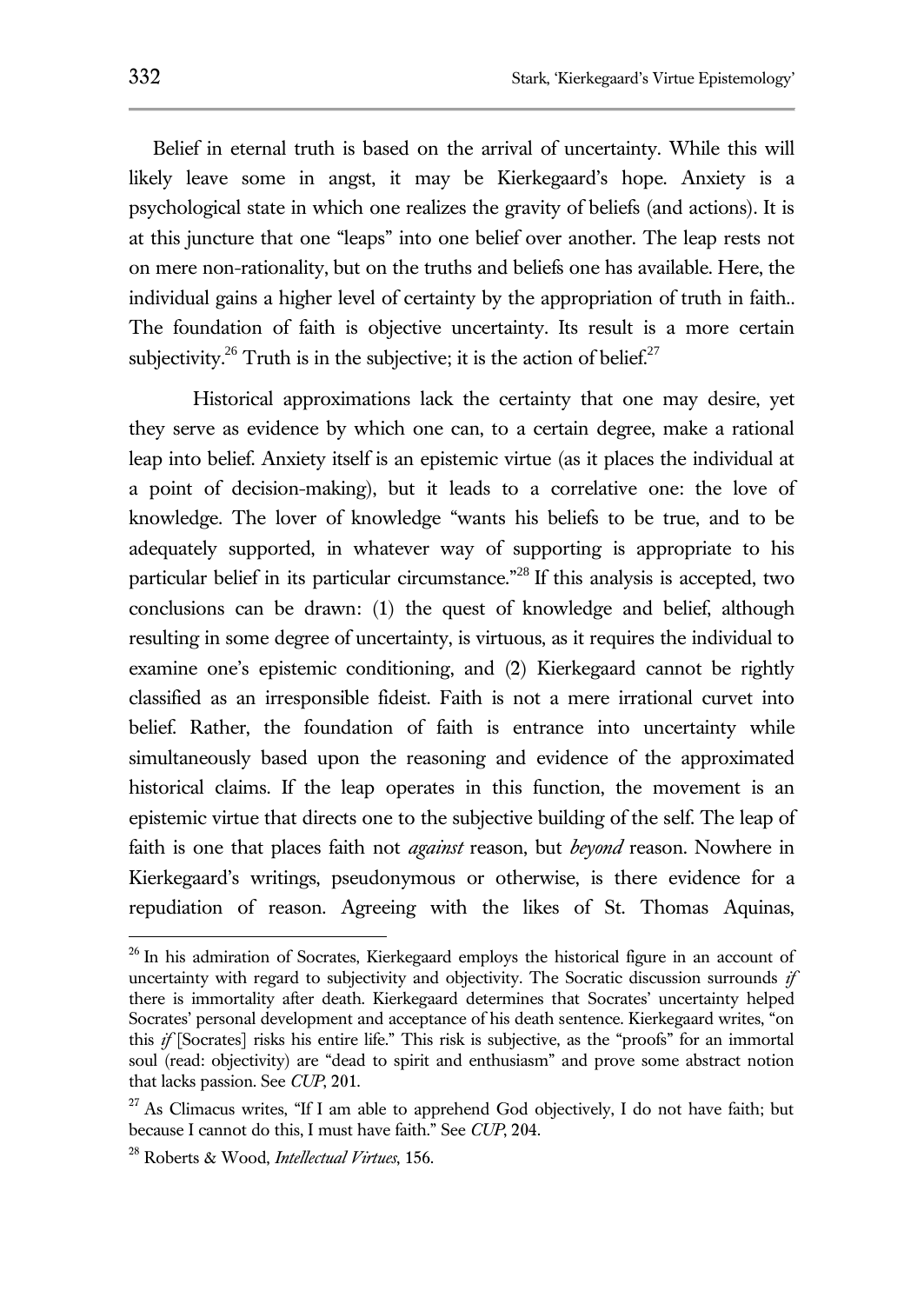Kierkegaard asserts that there are objects of faith rather than objects of reason. Take, for example, Kierkegaard's interaction with the incarnation of Christ. One can gain a certain level of understanding regarding the incarnation, but where human reason becomes limited the incarnation becomes an object of faith.

The preceding can be clearly seen in *Fear and Trembling*. Kierkegaard questions whether there is a teleological suspension of the ethical committed by Abraham in Genesis 22. Here he makes the provocative claim that Abraham committed an act of the "absurd"—placing himself, a single individual, higher than the ethical universal. He seeks a "higher expression for the ethical that can ethically *explain* his behavior, ethically *justify* him in suspending the ethical duty."<sup>29</sup> Note the epistemic terminology here. How can the seemingly absurd be explained in an epistemically justifiable manner? And how can an individual who places oneself above the ethical exist? The answer: by *believing*.

> That is the paradox by which he remains at the apex and which he cannot make clear to anyone else, for the paradox is that he as the single individual places himself in an absolute relation to the absolute. Is he justified? His justification is again the paradox, for if he is justified, it is not by virtue of being something universal, but by virtue of being the particular.<sup>30</sup>

The Christian and Jewish traditions place much value on Abraham's example. Ethical judgment of norms was necessarily suspended to allow Abraham to act in faith. He committed the absurd—a willful intention to kill his son and place himself beyond the ethical. This leap had the most uncertain end and required great faith to commit. Yet, this is no mere fideistic lunge into the unknown. Entering into the unknown required a faith that was not on its own sufficient for Abraham's decision. It is conceivable that the decision to follow through on God's command was based on his prior experiences with God. In pushing past the uncertainty in faith, Abraham formed a belief that he was justified in his action, as it correlated with the eternal truth. This example further

<sup>29</sup> Søren Kierkegaard, *Fear and Trembling*, ed. C. Stephen Evans and Sylvia Walsh, trans. Sylvia Walsh (New York: Cambridge University Press, 2006), 49. Emphasis mine.

 $30$  Ibid., 54.